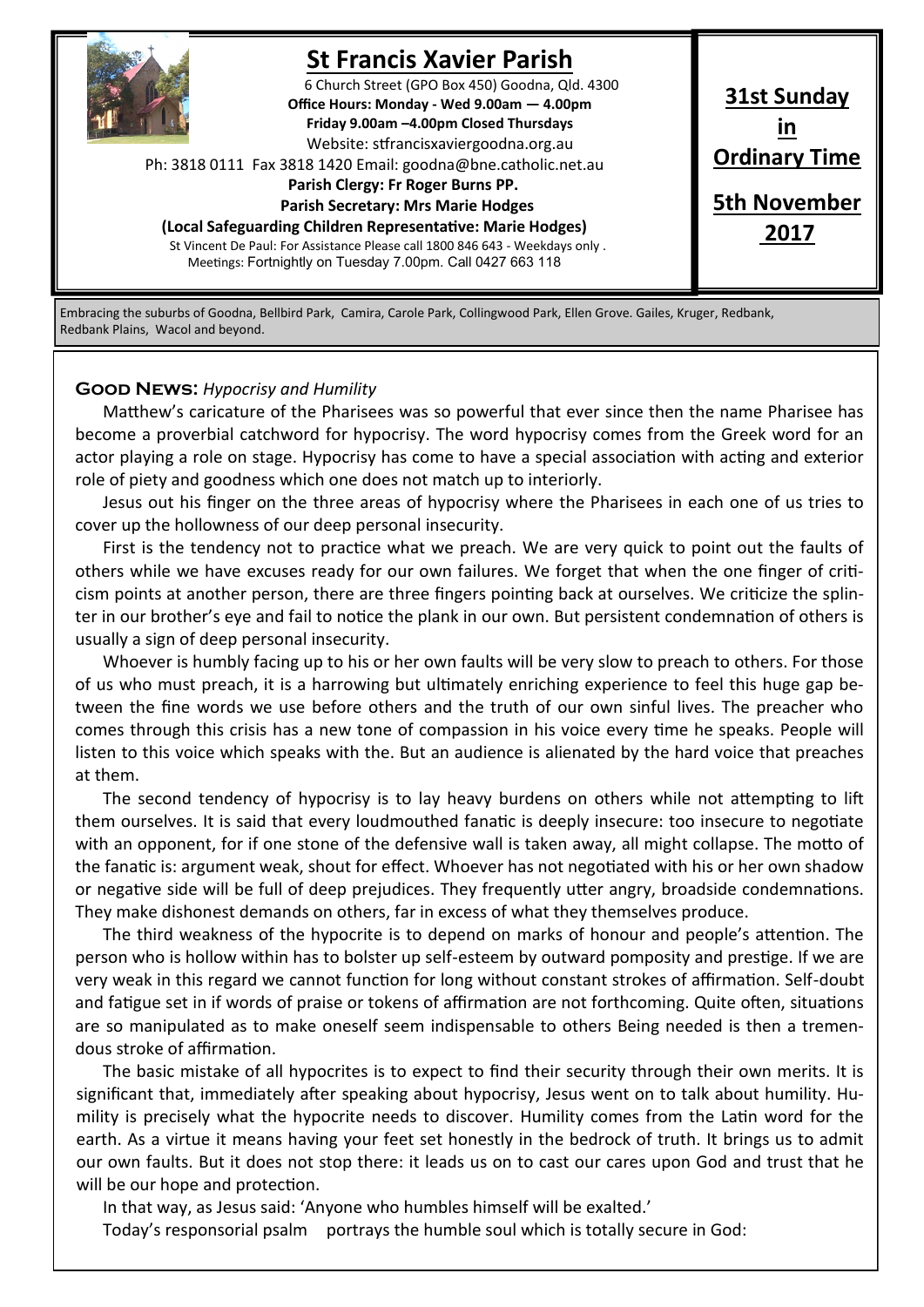'O Lord, my hearts is not proud nor haughty my eyes … Truly I have set my soul in silence and peace. A weaned child on its mother's breast, even so is my soul.'

Gospel greatness begins in the humble recognition of our own faults and failures: then it learns that the true source of security is not what we might merit but what God's mercy offers us. The soul then delights in following the example of Jesus Christ who made himself servant of all.

Silvester O'Flynn O.F.M. Cap—the Good News of Matthew's Year.

### **Special Ministers of the Eucharist– Communion Ministers**

It is recommended that each year, the Ministers should meet fro a period of reflection. **On Wednesday 8th November, Communion Ministers are invited to meet in the church after the Rosary at 7.00pm.** We will spend a little time reflecting on the Eucharist and who it is that we offer to the communicants. Please make an effort to attend this session. It is open also to anyone wishing to be considered as a communion Minister. This session will be an opportunity to refresh our understanding of the practicalities of this ministry. The session is planned to last no more than one hour.

**Women's Discernment Retreat** Vocations Brisbane is running a weekend retreat for young women who are keen to explore more about a vocation to religious life. All young women 18-40yrs old are welcome to come along and discover more about where God is calling them.

Date: Saturday 25th-26th November 2017. Time 9am Saturday—5pm Sunday

Venue Canossian Spirituality Centre, 169 Seventeen Mile Rocks Rd Oxley.

For more information or to RSVP contact Sr Melissa 0484 007 508

### **Landscape of Prayer** A retreat opportunity for women of all ages.

Friday 8 Dec 6pm—Sunday 10 Dec 3pm Santa Teresa Spirituality Centre, Wellington Street, Ormiston. Cost: \$350 (\$320 pensioners and full time students) To register or enquire: Contact Grace on 0409 524 283 or grace@dragonflyministries.net.au. See notice board for flyer.

**Share the Dignity** have a Christmas appeal called **It's in the Bag** which as a Parish we will be participating in.

You have the power to make life better for a woman or girl experiencing homelessness or poverty this Christmas. Donate to our Christmas collection **"It's in the Bag".** Provide Sanitary items, personal hygiene products and everyday luxuries to homeless women, women at risk or women experiencing domestic violence. It's simple. First of all, choose a handbag you no longer use. Then, fill it with items that would make a woman feel special, pop in a thoughtful note or Christmas card and show her someone cares. Show her that she matters because everyone deserves to feel that way.

Don't forget the teenage girls either if you do a teenage bag tie a yellow ribbon onto the handles so the volunteers who distribute know that is for a teenager.

Next time you're at the shops, collect a few items for your Christmas handbag. Drop your completed bag into the Parish office.

#### **Parish Christmas Party** Monday 20th November beginning at 10.30am in the Ron Illidge Centre.

For catering purposes we need numbers by the weekend of 18/19 November, so if you are attending please put your name down as soon as possible as we have only 80 places including our volunteers.

**Youth Group** The Youth Group require a Laptop. If you have a Laptop that you are no longer using would you consider donating to the Youth Group. The Laptop should be at least 2 years old with USB ports so that they can run programs from it and being able to link to the TV in the Parish Centre. Contact the office if you can help.

**Humour** Mary was going to the office party but needed a new party dress. In the clothing store she asked, "May I try on that dress in the window, please? "Certainly not, madam," responded the salesgirl, "You'll have to use the fitting room like everyone else."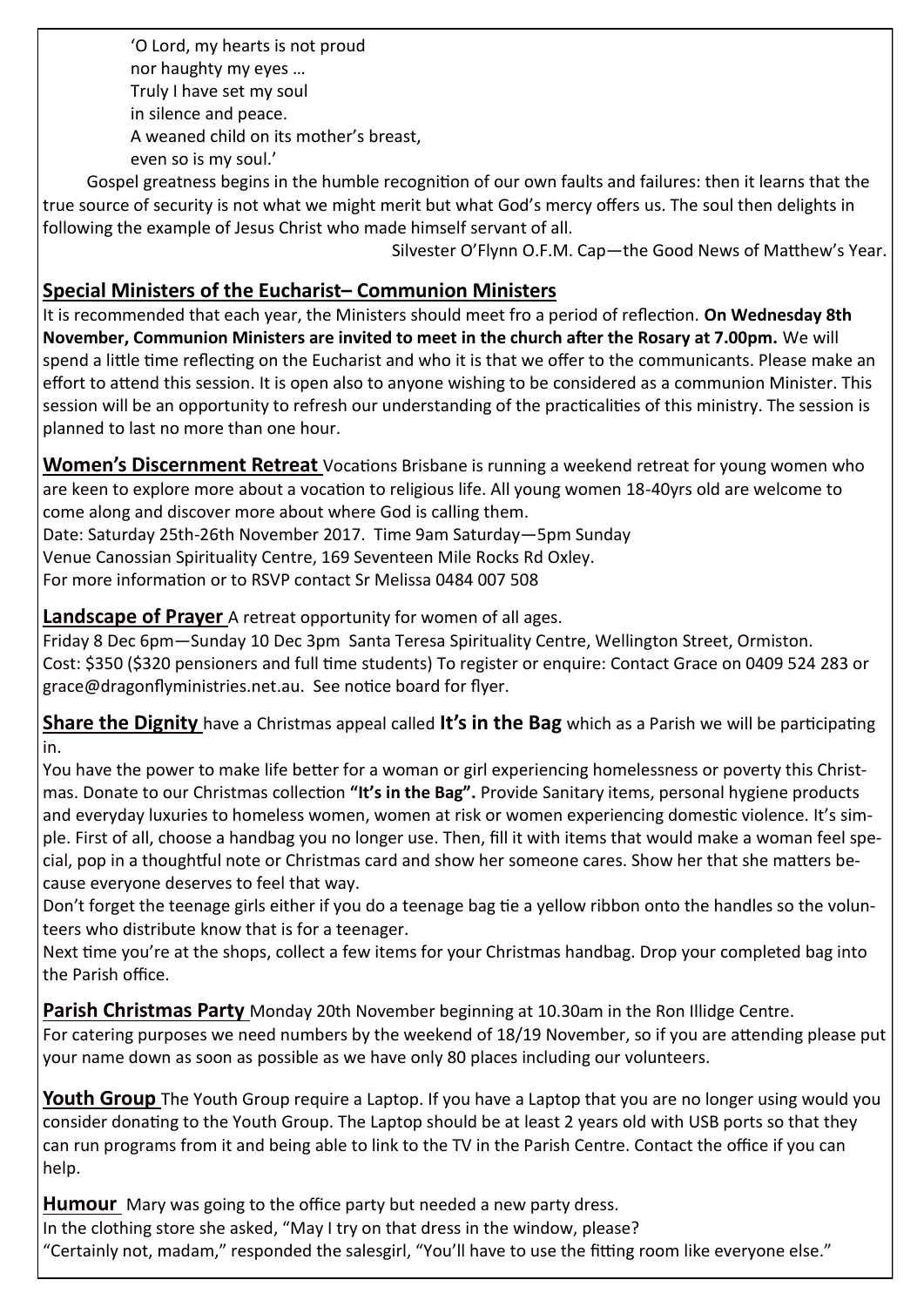### Spirituality for Life



The voice of the Spirit speaking of gratitude, generosity, responsibility and increase



*Each one of you has received a special grace, so, like good stewards response -able for all these varied graces of God, put it out at the service of others." (1 Peter 4:10)* 

#### **November 5th - 31st Sunday in Ordinary Time**

*"Whoever exalts himself will be humbled; but whoever humbles himself will be exalted." - MATTHEW 23:12* Jesus gave His life to serve, not to be served. Putting other's needs before our own needs is a sign of becoming a mature disciple, of following Jesus' example. Humility is really a sign of a strength. By putting other's needs first we declare to the world that we are putting our complete trust in God. When we align our thoughts and actions with God's plan for us, the result is Joy and Peace. Accessed from http://archstl.org/stewardship/page/bulletin-inserts on 28th October,2017)

### **Evangelization and Stewardship**

In various ways, stewardship of the Church leads people to share in the work of evangelization or proclaiming the good news, in the work of catechesis or transmitting and strengthening the faith, and in works of justice and mercy on behalf of persons in need. Stewardship requires support of the Church's institutions and programs for these purposes. But, according to their opportunities and circumstances, members of the Church also should engage in such activities personally and on their own initiative. *Stewardship – A Disciple's Response. A Pastoral Letter on Stewardship*

## *Go out to the whole world and proclaim the Gospel to every creature. Mark 16:15*

I realized that evangelization is not just something that someone else in a far off land does. It isn't something that people on television do on Sunday morning. It is something that we do each day! How do we do it? Entirely in how we live our lives. I heard somewhere that many people decide to become Catholic as a result of seeing how their Catholic friends live their lives. And the choices we make in the market place (what we watch on TV, the books and magazines we buy) also determine what images – positive or negative, wholesome or destructive, supportive of a Christian lifestyle or ambivalent - go out to society.

#### **Questions**

How am I passing on the faith to my loved ones and friends and neighbors?

How might I do this better?

How do I help and support Church efforts to spread the message of Jesus?

There is an inbred connection between stewardship and evangelization. A connection where, if we have the gift of faith, Stewardship calls us to proclaim it and to share it. Which is what evangelization is all about. *Archbishop Thomas Murphy*

True evangelization can only be achieved if we hold true to the sentiments expressed by Silvester O'Flynn on the front page. Without humility, the evangelizer will never touch the hearts of the listeners, their words will be presented as being self-righteous and judgemental.